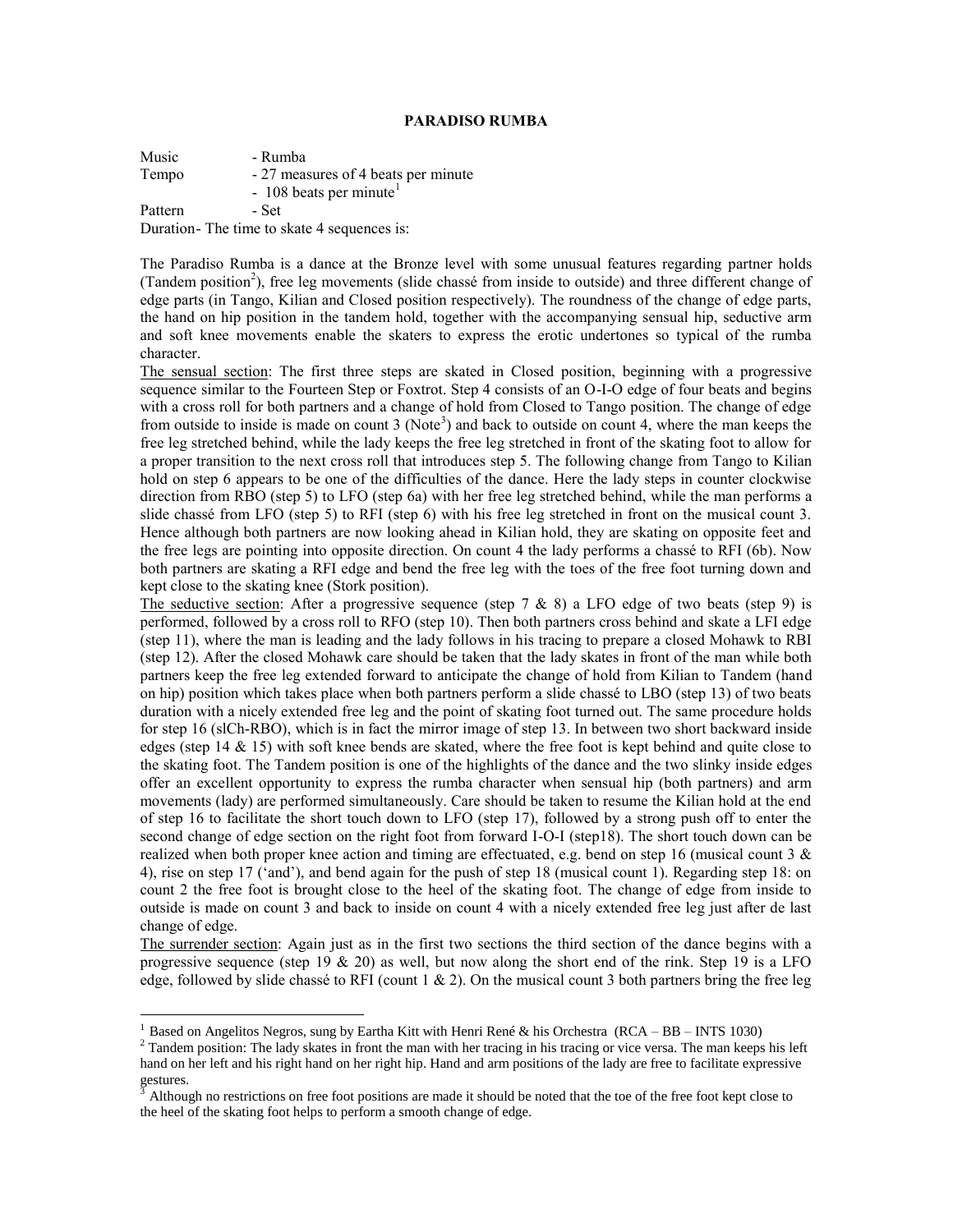sideways to the left to prepare for the wide step to LFI (step 23). They still skate in Kilian position. Care should be taken that the man is slightly in front to prepare his open Mohawk from LFI (step 23a) to RBI (step 23b) while the lady skates a LFI edge of two beats (musical count  $1 \& 2$ ). After the man's Mohawk the closed position is resumed and continued up to the restart of the dance. The wide step – Mohawk part is another highlight of the dance. The wide step acts as the intro for the surprise that the man instead of the lady performs the Mohawk. Now she is convinced. He's the right one and in complete surrender they take part in the finale of the dance consisting of a slide chassé (step 24) in Closed position (count 3 & 4) with good free leg extensions (behind the skating foot for the man and in front for the lady), followed by a change of edge on the musical count 1 with nicely matching free legs (brought behind the skating foot for the lady and in front for the man). In the final step of the dance (step 25) the lady makes a LFO three turn on count 4, assisted by the man in his RBO edge of two beats.

Inventor - Peter P. Moormann and Sylvia Timmermans First Performance- 's-Hertogenbosch, Sportiom - World Ice Challenge - 2004

| Positions | Step No         | Man's Step | Number of beats of music | Lady's Step   |
|-----------|-----------------|------------|--------------------------|---------------|
| Closed    | $\mathbf{1}$    | <b>LFO</b> | 1                        | <b>RBO</b>    |
|           | $\overline{2}$  | $RFI-PT$   | 1                        | $LBI-Pr$      |
|           | $\overline{3}$  | <b>LFO</b> | $\overline{2}$           | <b>RBO</b>    |
| Tango     | $\overline{4}$  | CR-RFO-I-O | $\overline{4}$           | CR-LBO-I-O    |
|           | $\overline{5}$  | CR-LFO     | $\overline{2}$           | <b>CR-RBO</b> |
| Kilian    | 6a              | RFI-slCh   | $\overline{2}$<br>1      | <b>LFO</b>    |
|           | 6b              |            | 1                        | RFI-Ch        |
|           | $\overline{7}$  | <b>LFO</b> | $\mathbf{1}$             | <b>LFO</b>    |
|           | $\overline{8}$  | RFI-Pr     | $\mathbf{1}$             | RFI-Pr        |
|           | $\overline{9}$  | <b>LFO</b> | $\overline{2}$           | <b>LFO</b>    |
|           | 10              | CR-RFO     | $\overline{2}$           | CR-RFO        |
|           | 11              | XB-LFI     | $\overline{2}$           | XB-LFI        |
|           | 12              | RBI-cloMo  | $\overline{2}$           | RBI-cloMo     |
| Tandem    | 13              | LBO-slCh   | $\overline{2}$           | LBO-slCh      |
|           | 14              | <b>RBI</b> | $\mathbf{1}$             | <b>RBI</b>    |
|           | $\overline{15}$ | LBI        | 1                        | LBI           |
|           | 16              | RBO-slCh   | $\overline{2}$           | RBO-slCh      |
| Kilian    | 17              | LFO-TD     | 'and'                    | LFO-TD        |
|           | 18              | RFI-O-I    | $\overline{4}$           | RFI-O-I       |
|           | 19              | <b>LFO</b> | $\mathbf{1}$             | <b>LFO</b>    |
|           | 20              | RFI-Pr     | $\mathbf{1}$             | RFI-Pr        |
|           | 21              | <b>LFO</b> | $\overline{2}$           | <b>LFO</b>    |
|           | 22              | RFI-slCh   | $\overline{4}$           | RFI-slCh      |
|           | 23a             | WS-LFI     | $\overline{2}$<br>1      | WS-LFI        |
|           | 23 <sub>b</sub> | RBI-opMo   | 1                        |               |
| Closed    | 24              | LBO-slCh-I | 4                        | RFO-slCh-I    |
|           | $\overline{25}$ | <b>RBO</b> | $\overline{2}$           | LFO3          |

## **PARADISO RUMBA**